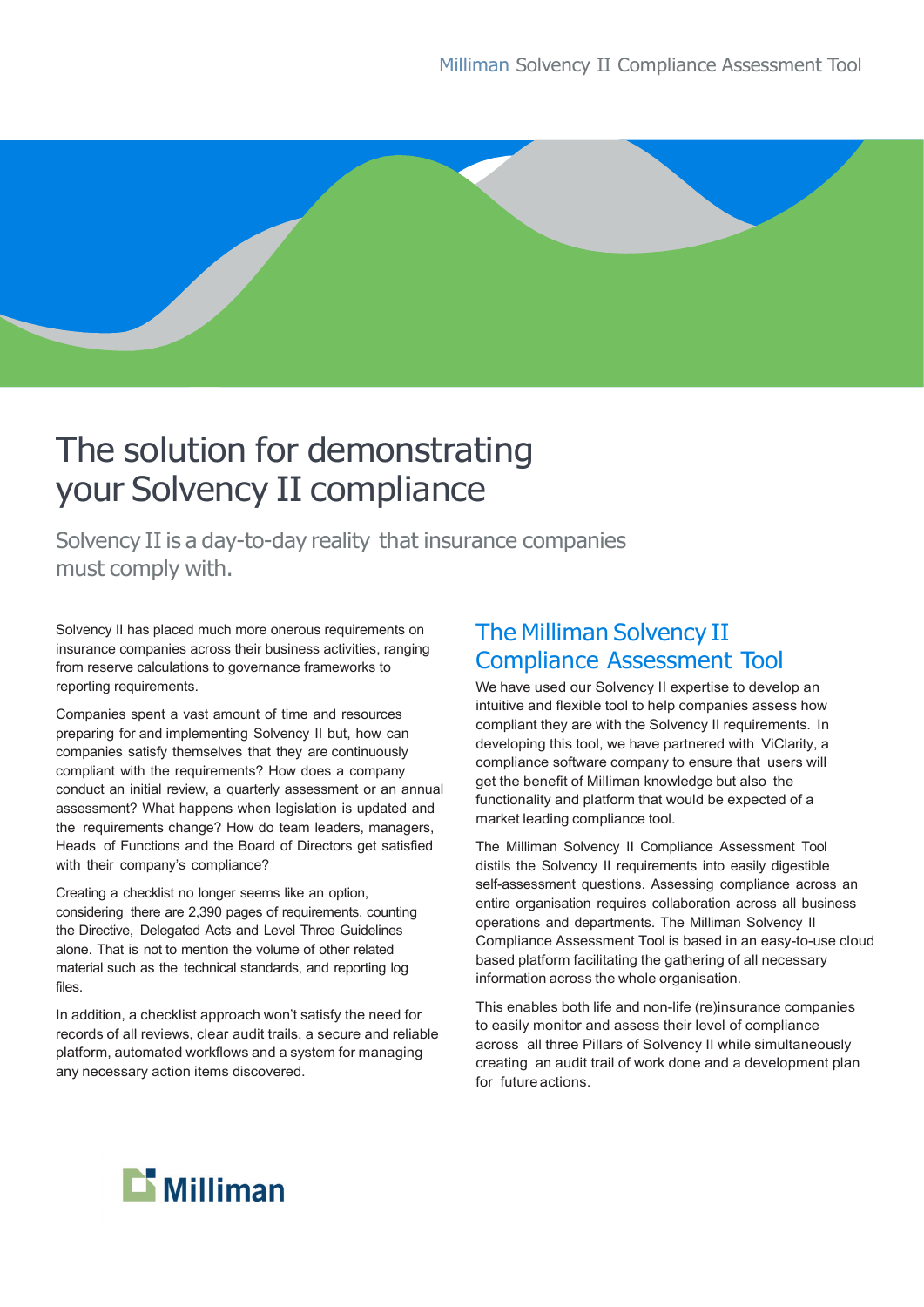### Key features

#### **EASY-TO-USE**

**·** Easy-to-use tool with simple questions that are accessible for staff in all roles and departments

#### **REPORTING FUNCTIONALITY**

- **·** System built reports showing the level of compliance in each area
- **·** Can show all questions or non-compliant ones only
- **·** Can show outstanding actions
- **·** Data can be exported to Excel to allow further customisation of reports

#### **· WORKFLOW FUNCTIONALITY**

- **·** Allows the coordinator to delegate questions to selected individuals
- **·** Questions can be scheduled for predefined intervals e.g. Pillar 1 questions quarterly; Solvency and Financial Condition Report annually etc.
- **·** All responses from individuals are displayed in a single user friendly interface
- **·** Approvals can be triggered based on completion of certainquestions
- **·** Email reminders to question holders where questions not yet completed
- **·** Future tasks can be set up and tracked until completion

#### **DETAILED ASSESSMENT**

**·** Compliance based on the Solvency II regulations including the consolidated Solvency II Directive, Delegated Acts, Implementing Technical Standards (ITS) and EIOPA Level 3 Guidelines

#### **LINKS TO RELEVANT LEGISLATION**

- **·** The tool includes hyperlinks from each question to the relevant articles of the Solvency II regulations which provides an invaluable reference tool
- **·** Users can see why each question is relevant and can get some context to the question being asked

#### **LATEST UPDATES TO REGULATIONS**

**·** Allow users to stay on top of the latest developments as the tool is updated to reflect any amendments to regulations

#### **AUDIT FUNCTIONALITY**

- **·** Audit trail who answered what and when
- **·** Ability to upload supporting evidence

#### **CLOUD BASED PLATFORM**

**·** Cloud based platform supported by our partner ViClarity who specialise in compliance software

### Compliance report

The compliance report provides a clear visual summary. At a glance, users can gauge their level of compliance across the various Solvency II requirements.

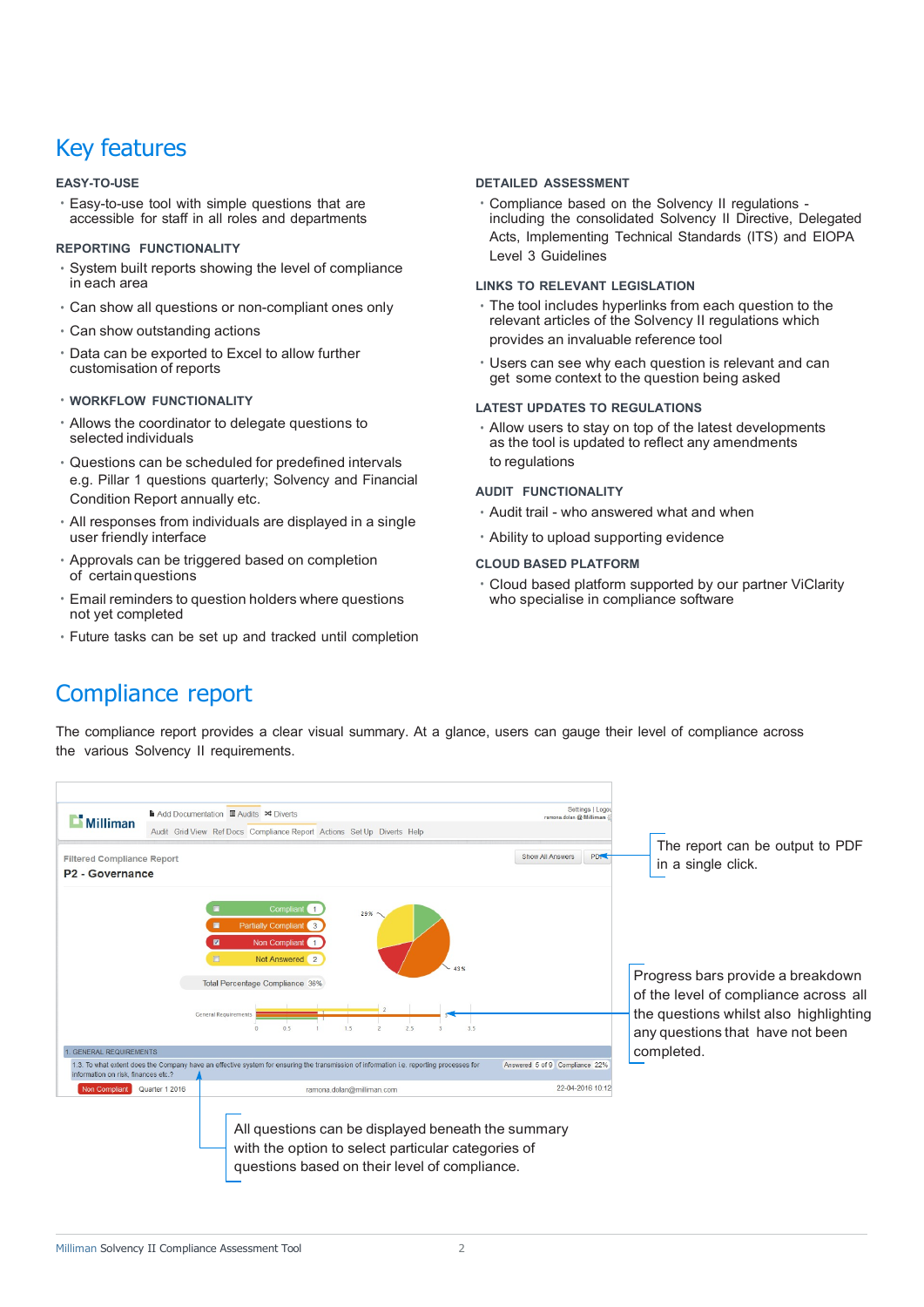## Easy-to-use interface

The easy-to-use interface allows users to assign a level of compliance to each Solvency II requirement at the click of a button.



Administrators get a clear overview of the current review's status in real time.

|                                                                                                                                                           | Settings   Logout<br>■ Add Documentation ■ Audits ※ Diverts<br>ramona.dolan @ Milliman @ |            |                    |                                     |                                                                                             |
|-----------------------------------------------------------------------------------------------------------------------------------------------------------|------------------------------------------------------------------------------------------|------------|--------------------|-------------------------------------|---------------------------------------------------------------------------------------------|
| <b>L'</b> Milliman<br>Audit Grid View Ref Docs Compliance Report Actions Set Up Diverts Help                                                              |                                                                                          |            |                    |                                     |                                                                                             |
| P2 - Governance<br>All data<br><b>C</b> Delegate<br>$\varnothing$<br>$\overline{\mathbf{y}}$ Filter<br>More •                                             |                                                                                          |            | Quarter2-2016      | Zuerter <sup>3</sup> 2016<br>4.2016 |                                                                                             |
| Values Schedules Archived<br>$\equiv$ $\equiv$ $\equiv$ Versions Footnotes<br><b>1. GENERAL REQUIREMENTS</b>                                              |                                                                                          | 60%<br>57% | 80%<br>93%         | 97%<br>100%                         | The flexible user interface allows<br>customisable comparisons<br>against previous reviews. |
| 1.1. To what extent does the company have in place an effective System of<br>Governance, which provides for the sound and prudent management of the       | 83%                                                                                      |            |                    |                                     |                                                                                             |
| 1.2. To what extent does the Company have an adequate transparent<br>organisational structure with a clear allocation and appropriate segregation         | 83%                                                                                      |            | $5 -$              |                                     |                                                                                             |
| 1.3. To what extent does the Company have an effective system for ensuring<br>the transmission of information i.e. reporting processes for information on | 50%                                                                                      | $2 -$      |                    |                                     |                                                                                             |
| 1.4. To what extent is there a regular review of the System of Governance?                                                                                | 100%                                                                                     |            |                    |                                     |                                                                                             |
| 1.5. To what extent is decision making within the company aligned with the<br>relevant requirements?                                                      | 83%                                                                                      |            | 5.                 | -5                                  |                                                                                             |
| 1.6. To what extent are there processes in place to identify conflicts of<br>interest and strategies to address these issues should they arise?           | 83%                                                                                      |            |                    |                                     |                                                                                             |
| 1.7. To what extent has the Company's System of Governance been<br>challenged and approved by the Board?                                                  | 100%                                                                                     |            |                    |                                     |                                                                                             |
| 2. POLICY                                                                                                                                                 |                                                                                          | 33%        | 42%                | 92%                                 |                                                                                             |
| 2.1. To what extent has the Company developed and implemented a written<br>Risk Management policy that meets the relevant requirements?                   | 33%                                                                                      | 5.         | 5.                 |                                     |                                                                                             |
| 2.2. To what extent has the Company developed and implemented a written<br>Internal Control policy that meets the relevant requirements?                  | 100%                                                                                     |            |                    |                                     |                                                                                             |
| 2.3. To what extent has the Company developed and implemented a written<br>Internal Audit policy that meets the relevant requirements?                    | 17%                                                                                      | 1 - No     | <b>IN</b><br>$3 -$ |                                     |                                                                                             |
| 2.4. To what extent has the Company developed and implemented a written<br>Remuneration policy that meets the relevant requirements?                      | 100%                                                                                     |            |                    |                                     |                                                                                             |
| 2.5. To what extent has the Company developed and implemented a written<br>Compliance policy that meets the relevant requirements?                        | 33%                                                                                      | 3          | $4 -$              |                                     |                                                                                             |
| 2.6. To what extent does the Company have a business continuity and                                                                                       |                                                                                          |            |                    |                                     |                                                                                             |